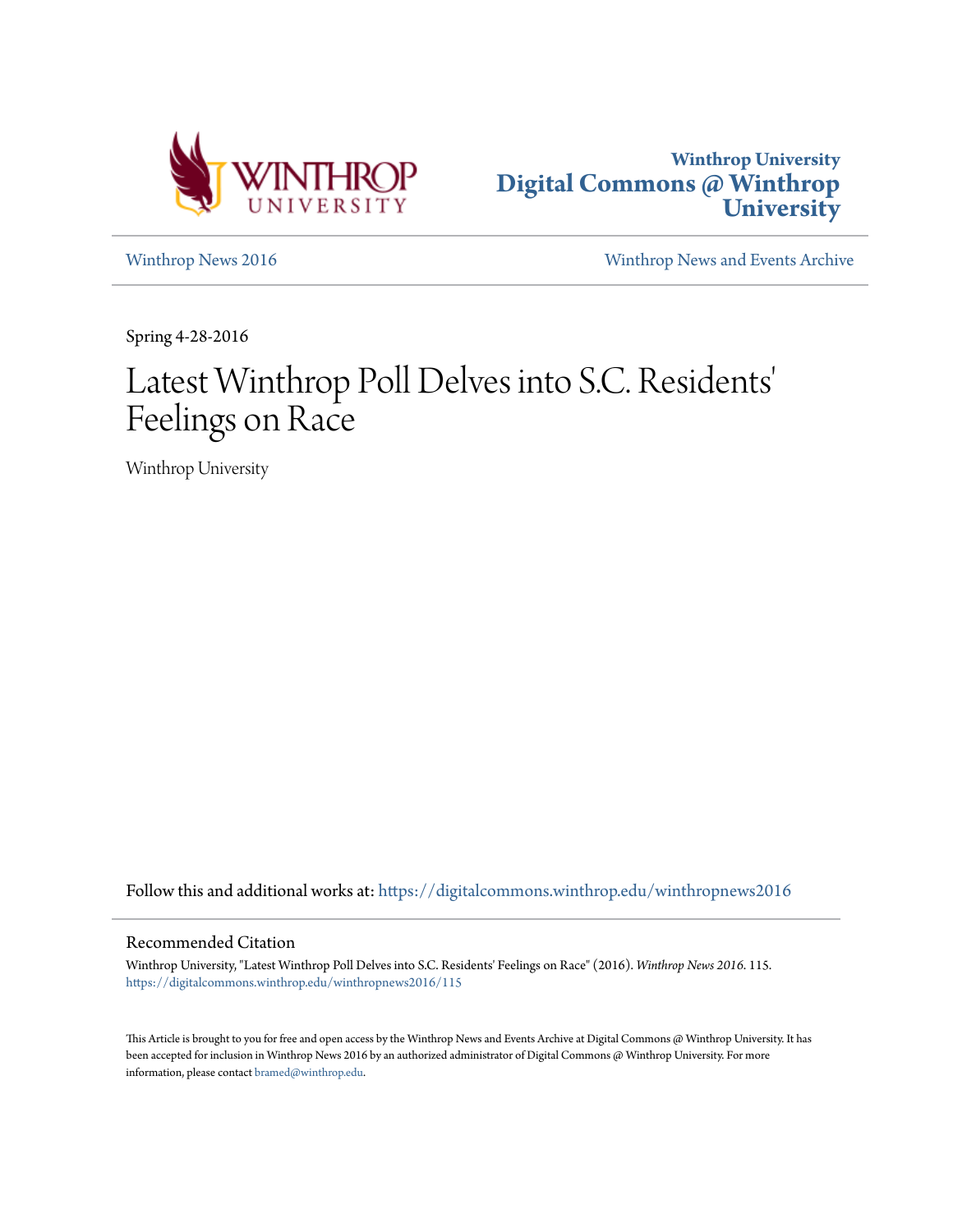

「验費」

**O** SHARE



**AFFAIRS ATHLETICS GIVING**

All News Archives

RSS News Feeds

Winthrop in the News

04/28/2016 **Latest Winthrop Poll Delves into S.C. Residents' Feelings on Race**

# **Quick Facts**

■ S.C. African-American residents surveyed in the latest Winthrop Poll believe that racism is the most important problem facing the country. When it comes to placing blame on the state of race relations in South Carolina, 60% of both blacks and whites said both groups are equally to blame. And 70% of all respondents – 69% whites and 73% blacks - said both groups will need to equally change.



ROCK HILL, SOUTH CAROLINA – This Winthrop Poll delves into how white and black South Carolina residents view various issues differently related to politics and quality of life.

Last summer, S.C. legislators voted to remove the **Confederate battle flag** from the State House grounds. The decision came after nine African-American church members, including the pastor who was a S.C. state senator, were gunned down in their Charleston church in what was viewed as a racially motivated killing.

Scott Huffmon

A majority of S.C. residents continue to think it was the right decision to remove the Confederate battle flag. The **latest Winthrop Poll** showed that 57% of whites and 87% of blacks favored the decision.

S.C. African-American residents surveyed in the latest Winthrop Poll believe that racism is the most important problem facing the country. The issue of race was mentioned by African Americans in South Carolina more often than politicians/government, jobs/unemployment and education, in that order.

Speaking about this survey, Winthrop Poll Director Scott Huffmon said, "In the past year or so, we have had multiple events that raised conversations about race in South Carolina. The time seemed right to take an accurate measure of where race relations in South Carolina really stand."

# CHECK HERE FOR POLL QUESTIONS AND ANSWERS.

# **RACIAL ISSUES AND SOLUTIONS**

When it comes to placing blame on the state of race relations in South Carolina, 60% of both blacks and whites said both groups are equally to blame. And 70% of all respondents – 69% whites and 73% blacks - said both groups will need to equally change.

The **Winthrop Poll** asked how African Americans who seek change in America might best achieve that goal. Half of S.C. African-American residents said working within the system was a better option than challenging or protesting the system (38%). However, black respondents were still notably more likely to advocate protest than whites, only 25% of whom said protest was a better option than working within the system.

African-American residents surveyed said they feel comfortable talking with people of other races about some topics more than others. Three out of four blacks feel very comfortable discussing sports and entertainment, 47% talking about politics and 49% about racial issues.

# **MORE RACIAL ISSUES**

The Winthrop Poll showed there were some stark differences between how blacks and whites view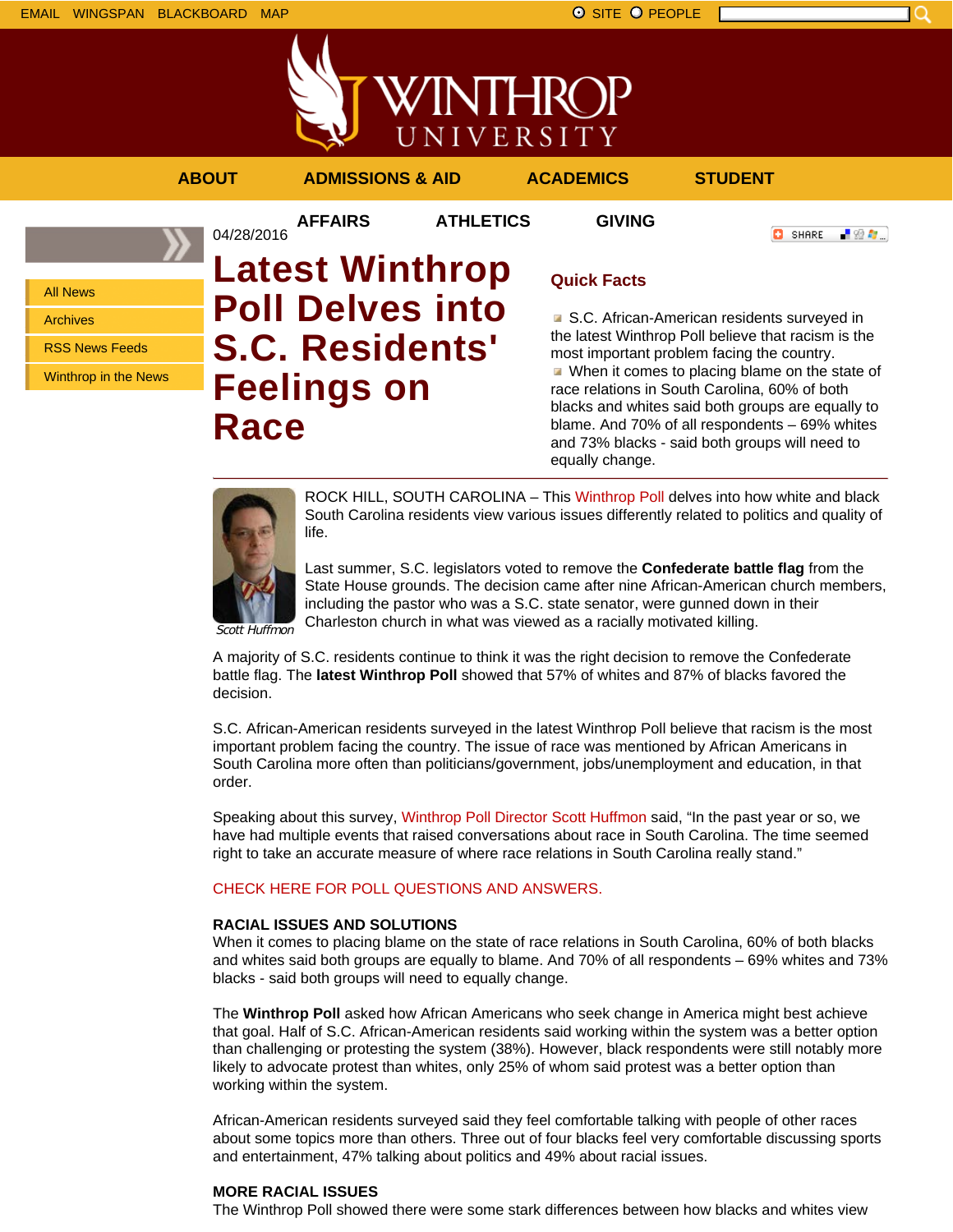the Black Lives Matter movement. Known by its social media hashtag **#BlackLivesMatter**, the national movement has been making headlines as members protest what they see as racially motivated deaths at the hands of police. When asked on a scale from 0 ("cool") to 100 ("warm") how they felt about the Black Lives Matter Movement, the average score for African Americans was 75 while the average score for whites was 38.

Using the same scale, African Americans reported feeling 16 degrees "cooler" toward police than white respondents.

When asked to rate race relations in the United States, 41% of S.C. African Americans said it is poor. In comparison, 69% of whites rated race relations as either good or only fair. There was more hope about the Palmetto State where 32% of African-American residents rated the state's race relations as poor, while 76% of whites rated it as either good or only fair.

The **Winthrop Poll** asked how race relations compared in 2016 to 10, 20, 30 and 40 years ago. Respondents reported improvement. Fifty-eight percent of black and white respondents both said relations were somewhat better or much better than 40 years ago. However, improvement in race relations may have slowed in the past decade as only 1 in 5 of blacks said relations are somewhat better or much better, while 1 in 4 whites said the same thing.

Fewer than half of African-American residents (45%) said they were discriminated in the year because of their race or ethnicity, while only 19% of white residents felt the same way. Yet, two out of every three S.C. blacks feel like whites have a better chance of getting ahead in today's society. Sixty-three percent of white respondents said they feel like whites and blacks have an equal chance.

By an overwhelming majority (83%), S.C. African Americans believe that public schools spend too little time on the history of African Americans. Among white respondents – 29% said too little, 40% said there was the right amount, and 14% said too much.

#### **ECONOMY**

African American residents in S.C. are more optimistic as a whole that the country is headed in the right direction. Nearly 3/4 of the general population said the country is headed in the wrong direction, while only 47% of African Americans had the same opinion.

When asked about their personal financial situation, 61% of all respondents said their finances were improving, while 69% of African-American residents said their situation was better.

Sixty-two percent of S.C. residents think the Palmetto State's economic conditions are getting better and a majority think the condition of the economy is fairly good.

### **PRESIDENT BARACK OBAMA, GOVERNOR NIKKI HALEY, AND OTHERS**

**President Barack Obama's approval rating** in South Carolina has ticked up a little bit to 45%, but still lags behind national approval ratings of more than 50%. South Carolina African Americans stand behind the first African-American president with 94% approving of his performance.

Meanwhile, **Congress' approval rating** by Palmetto State residents remains low at 13%, though 1/4 of African American residents approve of that government body.

**Governor Nikki Haley's approval rating** was strongly positive among South Carolinians at 59%. While her support among mostly Democratic African Americans is somewhat lower, more than half (51%) approve of how she is doing her job as governor.

"Support among the mostly Democratic African American population for a Republican governor may seem surprising, but it is likely that esteem for her rose among black South Carolinians because of the strong stance she took to remove the Confederate battle flag from the S.C. Statehouse grounds last year," said Huffmon.

The **General Assembly** received a stamp of approval from 45% of respondents, the same as in the fall of 2015. **U.S. Sen. Lindsey Graham**, who ran for president on the GOP ticket, has a 41% approval rating.

The state's junior senator, **U.S. Sen. Tim Scott**, who is more highly rated among the Republican base, has a 51% approval rating, though African American residents rate the African American senator lower at 38%.

"Racial differences in the approval ratings for our two US senators appear to fall along more standard partisan lines," Huffmon noted.

### **POLL DEPARTED FROM THE 'NORM' IN SEVERAL WAYS**